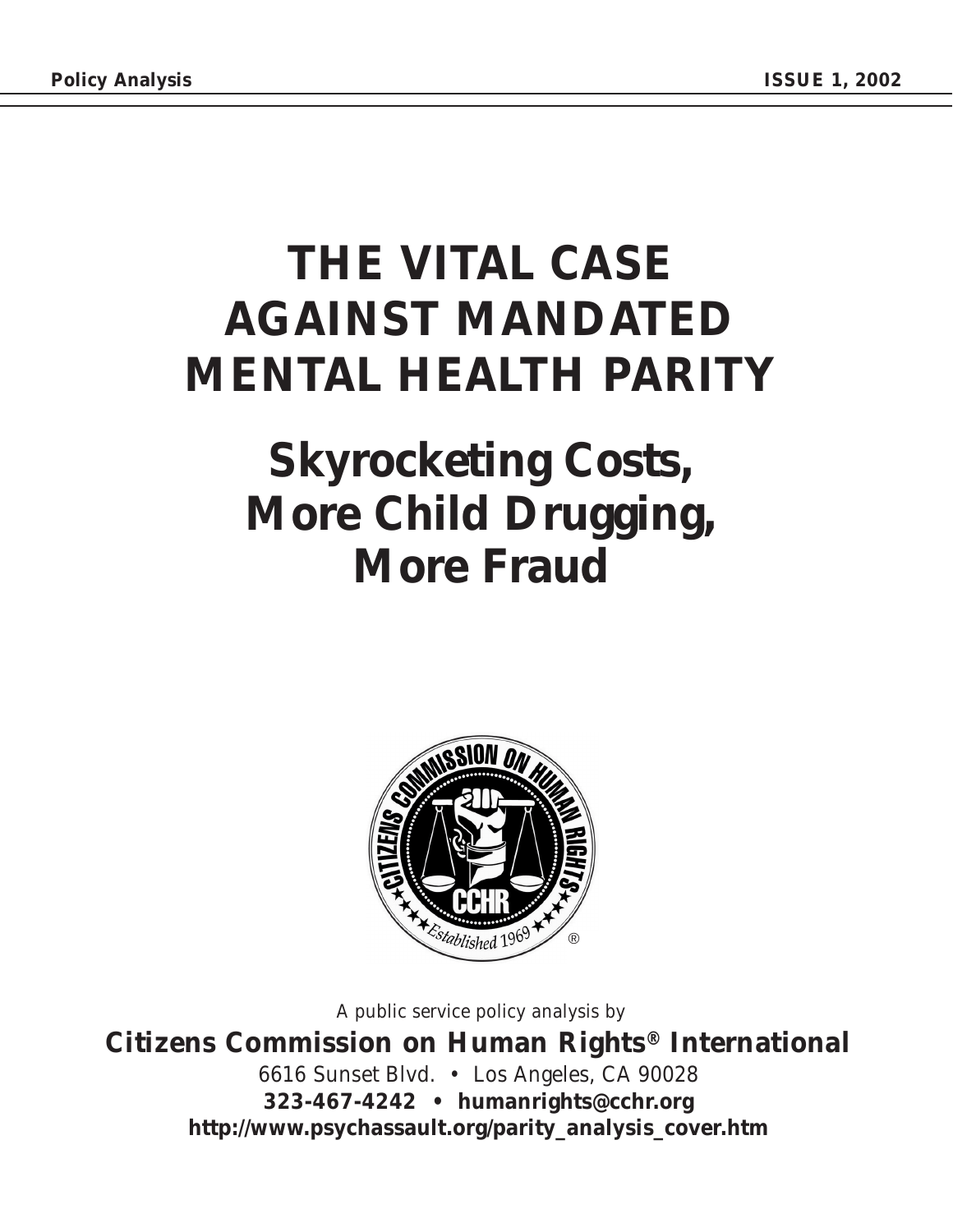### Introduction INCREASING THE RANKS OF THE UNINSURED

 $\mathbf{W}$  e currently face a budget deficit that may<br>reach \$100 billion by the end of 2002, a reach \$100 billion by the end of 2002, a jobless rate at an eight year high of 5.7%, a continuing stock market slide, falling business investment for the fifth consecutive quarter and persistent corporate bankruptcies and corporate layoffs. President Bush recently told Congress, "If we restrain spending…if we react responsibly, we can return to a balanced budget."

The last thing that mandated mental health parity could represent is responsible fiscal management. Firstly, hard evidence predicts that cost increases from mandated mental health parity will be exorbitant. Parity will be nothing less than a blank check to a mental health industry that is far more concerned with its own image, preservation and primarily their pocket, than it is with the wellbeing of its patients, or with the facts.

Secondly, it's not that the seriously mentally troubled do not deserve the *best* possible care. They do. However, with little or no accountability in psychiatry's mental health monopoly, more people died in American psychiatric hospitals between 1950 and 1990 than the total number of American soldiers killed in ten wars, including World Wars I and II, the Vietnam War and the Korean War. *The New York Times* recently exposed how 960 people died between 1995 and 2001 in New York group homes for the mentally ill. Today, 150 people across the nation, many of them children, die each year due to violent restraint procedures in psychiatric facilities. There are workable, less expensive alternatives to psychiatry and in fact the best care is *not* psychiatric care.

Finally, enormous pressure is being brought to bear on politicians by psychiatry's use of alarmist statements and statistics about the state of mental health in our nation. However, contrary to such opinion, parity is not a problem of battling stigma against or providing desperately needed services for the mentally ill, or even of disparity between physical medicine and mental medicine. Parity is simply an initiative by psychiatrists to achieve enhanced prestige, power, diagnostic influence and ultimately monetary reward *for* psychiatrists. This underlying agenda and immense

costs of this initiative are being buried in rhetoric that is artfully designed to play on the sympathies of concerned politicians and citizens.

The bottom line is that parity will signal major increases in costs, human suffering and lives lost.

#### The Financial Overburden Of Mandated Mental Health Parity

- **The Congressional Budget Office (CBO) estimates that over the next 10 years "parity" will cost American taxpayers \$23 billion.**
- **Based on mental health practitioners perpetrating more fraud than any other sector of medicine, taxpayers can expect at least \$7 billion of this will be defrauded. This is in addition to the estimated \$30 billion defrauded each year in the mental health industry generally.**
- **"Parity" will increase insurance premiums anywhere from 10% to 40%.**
- **Mandated mental health will force between one and three million people into the ranks of the uninsured.**
- **About one-third of outpatient psychiatric treatment is unnecessary, costing Medicare and Medicaid alone up to \$185 million a year. With massive fraud also occurring in the private mental health insurance sector, some \$336 million per year is being fraudulently spent by the mental health industry.**
- **Because of the ambiguous and unscientific nature of psychiatry's** *Diagnostic and Statistical Manual of Mental Disorders (DSM IV)***, reimbursement will be misused and thousands of patients will be unnecessarily treated.**
- **Today, six million American children are prescribed mind-altering cocaine-like stimulants, antidepressants and other psychiatric drugs. That figure is predicted to soon reach 10 million—that's 1,140 children every hour on a psychiatric drug,**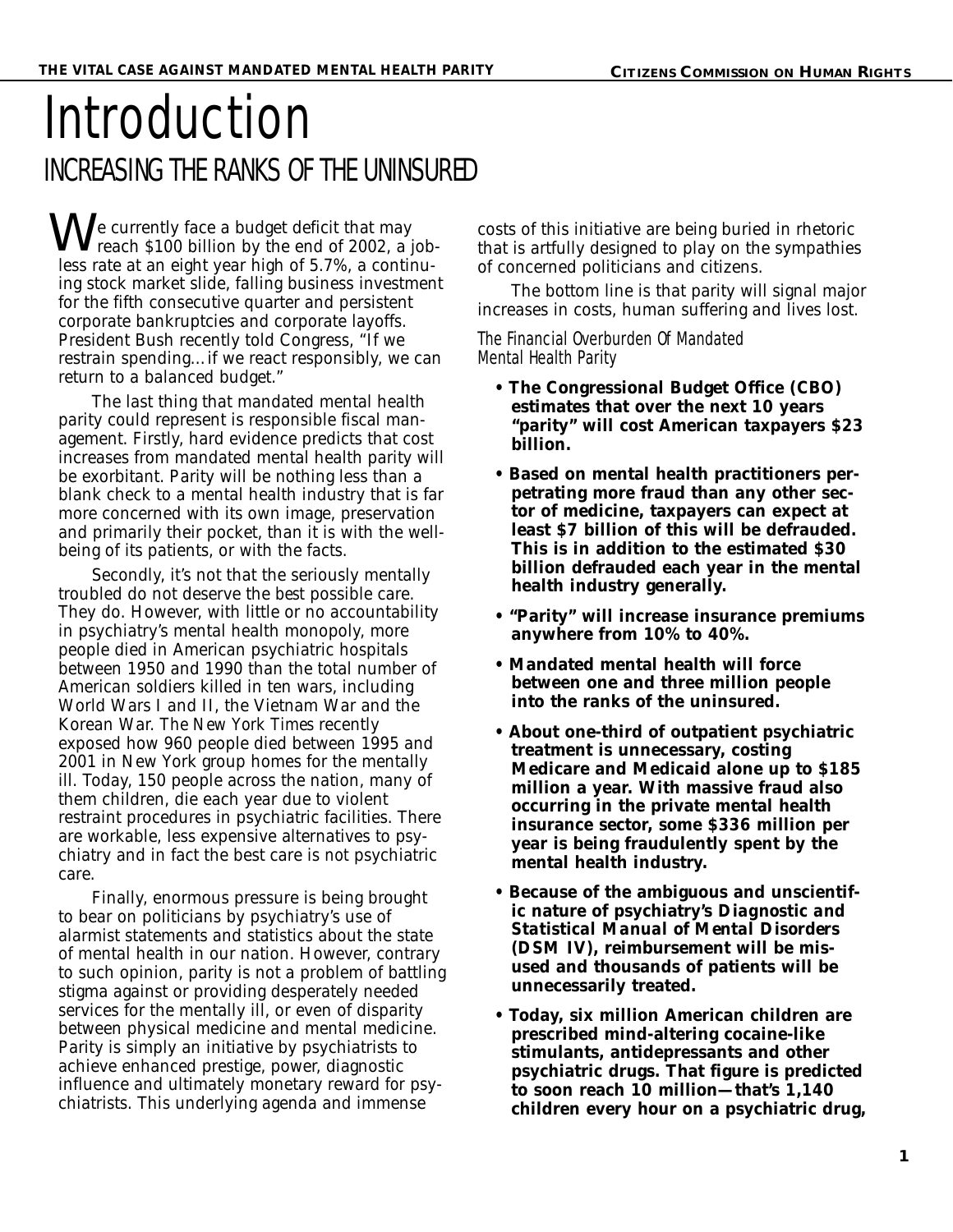**19 every minute and one every three seconds. With parity, we can expect this to double.**

- **Studies show the frequency with which physical illnesses are misdiagnosed as "mental illness." In one study, 83% of people referred by clinics and social workers for psychiatric treatment had undiagnosed physical illnesses; 42% of those diagnosed with "psychoses" were later found to be suffering from a medical illness, and in another study, 48% of those diagnosed by psychiatrists for mental treatment had an undiagnosed physical condition.1**
- **"Parity" will escalate the brain and physical damage to patients caused by psychiatric "medications" and increase the number of patients dying from prescribed drug use. When "neuroleptics," prescribed largely for schizophrenics or those with "serious mental illness," were introduced, they killed 5,000 Americans each year, or 13 people** *every* **day.**
- **The "newer antipsychotic medications" being offered under parity, falsely claim to offer real hope and treatment for "serious mental illness." However, the FDA found clinical trials for three of these drugs to be biased, with fabricated stories of superiority enabling the drugs to be sold at** *30 times* **the price of the older discredited drugs.**
- **These medications have been shown to cause a potentially fatal depletion of white blood cells in up to 2% of patients; One in 145 patients in clinical trials involving four of these new drugs died; 36 patients in clinical trials committed suicide; and 84 experienced such serious life-threatening effects that they required hospitalization.**



Increase in Insurance Premiums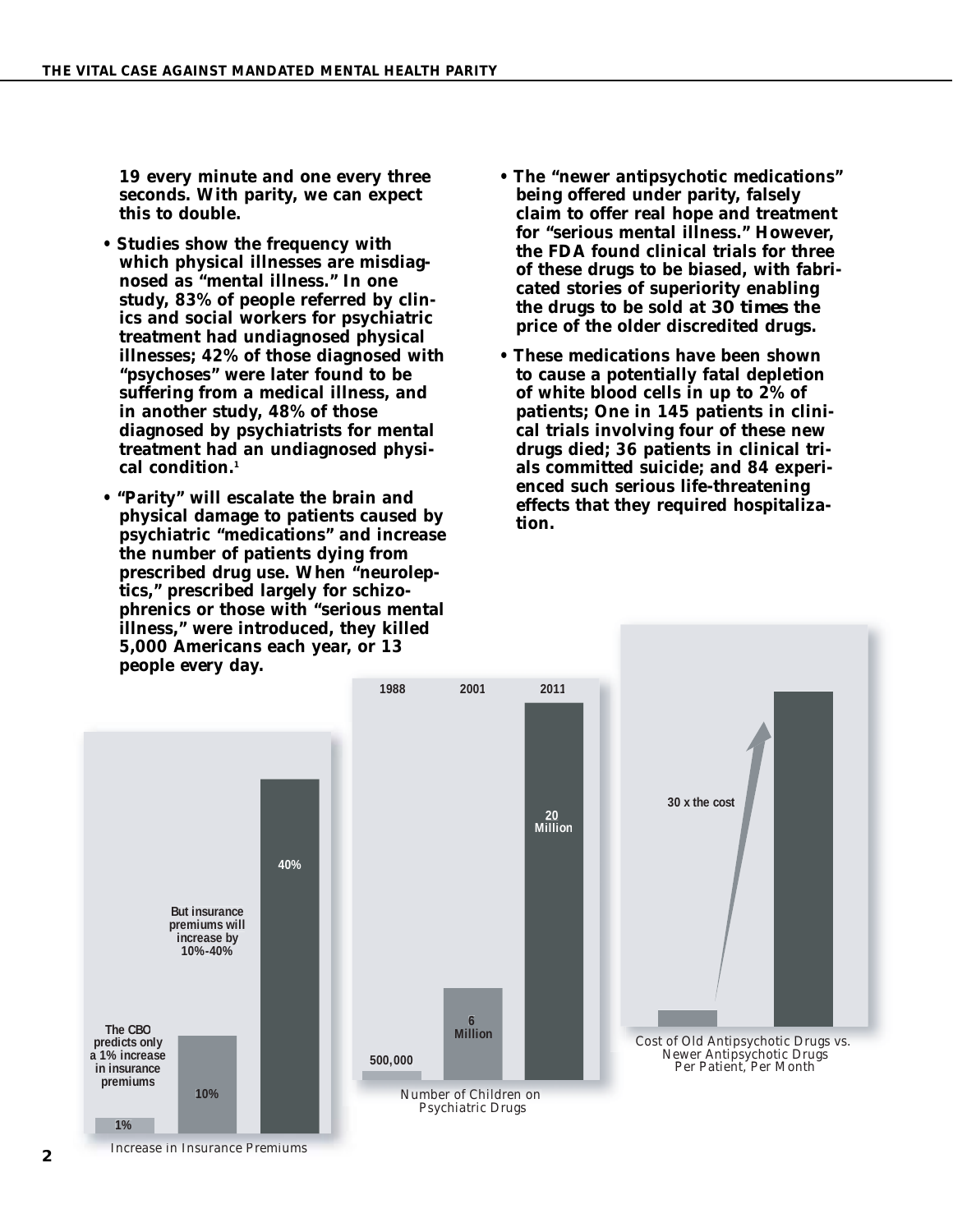# Increased Insurance Premiums & Spiraling Costs

**W** hile the Congressional Budget Office (CBO)<br>claims that mental health parity will only claims that mental health parity will only increase insurance premiums by 1%, estimates based on already existing mandates shows this to be untrue. The increase could be as high as 40%.

- **In 2001, the National Association of Health Underwriters reported that insurance premiums can increase by 11.4%, while** *The Business Journal* **put the costs as high as 40%.2**
- **Generally, the already existing 1000 benefit mandates have added as much as 25% to the cost of insurance premiums. A National Federation of Independent Businesses study conducted on its 600,000 membership "has also shown that existing state benefit man-**
- **Coverage for psychiatric hospital stays alone increases premiums by 12%.5**
- **A 1999 Substance Abuse and Mental Health Services Administration (SAMH-SA) report showed that substance abuse parity mandates** *alone* **increases insurance premiums by 3.6%.6**

#### Discriminating Against the Uninsured

Based on current estimates, mandated mental health parity will increase the number of uninsured anywhere from one to three million people.

**• "By one estimate, one out of every four uninsured persons has been priced out of**

|                                                         | also shown that existing state benefit man-                                                                                                                                     |          |             |                                    | the market by                                                                    |
|---------------------------------------------------------|---------------------------------------------------------------------------------------------------------------------------------------------------------------------------------|----------|-------------|------------------------------------|----------------------------------------------------------------------------------|
| dates can<br>increase<br>premiums<br>by up to<br>30%."3 | <b>Comparative Cost of Health Care</b><br>Psychiatric<br>All Other<br>Patients<br><b>Patients</b>                                                                               |          |             | Ratio                              | state-mandat-<br>ed health<br><i>insurance</i><br>laws," stated<br>Pete du Pont, |
| • Already,                                              | <b>Inpatient</b>                                                                                                                                                                |          |             |                                    | former gover-                                                                    |
| health                                                  | Per patient                                                                                                                                                                     | \$9,563  | \$4,635     | 2.1:1                              | nor of<br><b>Delaware</b>                                                        |
| care costs                                              | Other family members \$1,303                                                                                                                                                    |          | \$500       | 2.6:1                              | and                                                                              |
| are being<br>driven                                     | Total per family                                                                                                                                                                | \$10,866 | \$5135      | 2.1:1                              | <b>Chairman of</b><br>the National                                               |
| out of<br>control by                                    | <b>Ambulatory Patients</b>                                                                                                                                                      |          |             | <b>Center for</b><br><b>Policy</b> |                                                                                  |
| litigation,<br>malprac-                                 | Per patient                                                                                                                                                                     | $$553*$  | \$152       | 3.6:1                              | <b>Analysis in</b>                                                               |
| tice suits,                                             | Other family members \$218                                                                                                                                                      |          | \$93        | 2.3:1                              | 1997.7                                                                           |
| fraud and<br>use of                                     | Total per family                                                                                                                                                                | S771     | <b>S245</b> | 3.1:1                              | $\cdot$ In 1996,<br>the CBO esti-                                                |
| drugs and<br>medical<br>devices.                        | *Includes mental and other health services for psychiatric patients                                                                                                             |          |             |                                    | mated that<br>the $1\%$                                                          |
|                                                         | $\Lambda_{\text{m}}$ , $\Lambda_{\text{m}}$ , $\Omega_{\text{m}}$ , $\Omega_{\text{m}}$ , $\Omega_{\text{m}}$ , $\Omega_{\text{m}}$ , $\Omega_{\text{m}}$ , $\Omega_{\text{m}}$ |          |             |                                    | increase in                                                                      |

**An April 2002 PriceWaterhouseCoopers report estimates that government mandates and regulations, which have already increased 25-fold between 1970 and 1996, will add \$10 billion to the overall increase in health premiums.4**

**health insurance premiums would increase the number of uninsured Americans by 200,000. However, private economists put the figure between 300,000 and one million, while the National Association of Health Underwriters has shown it will**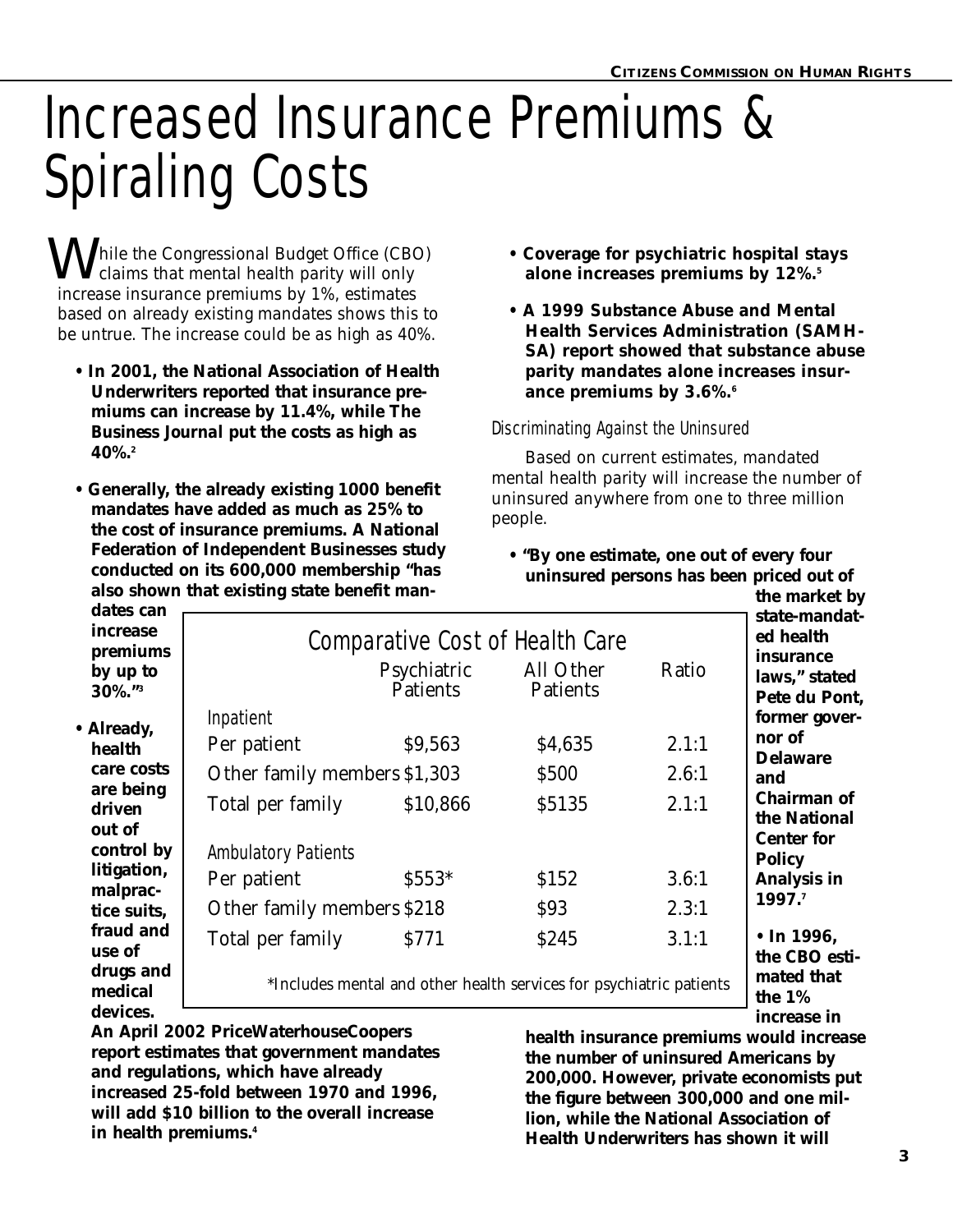**drive another two to three million Americans into the ranks of the uninsured.8**

- **In April 2002, the National Center for Policy Analysis warned that 25.2% of all uninsured people nationwide lack health insurance benefits because of mandated benefits. Earlier in 1996, 40.3 million Americans were uninsured, meaning between 5.6 and 10.2 million individuals are being priced out of the insurance market by mandated benefits.9**
- **A study in 1998 had previously warned us that people living in states with mandated mental health coverage were nearly 6% more likely to be uninsured than people in states without mandated benefit.10**

#### Mental Health Treatment 300% More Costly Than Health Treatment

With mental health treatment costing up to 300% more than general medical treatment, spiraling costs are imminent. Dr. Mark Schiller, psychiatrist and Senior Fellow in Medical Studies at the California-based Pacific Research Institute for Public Policy, states that *"historically, psychiatric and substance abuse facilities quickly appear to take advantage of new insurance reimbursement sources. These facilities go on to promote their services exten-* *sively, leading to further increases in expenditures and ultimately higher insurance premiums."* <sup>11</sup>

- **When insurance coverage for mental health care began in the 1950s, coverage was comparable to that for general medical services. Aetna and Blue Cross Blue Shield offered generous coverage for mental health services. While their total health care expenditures tripled between 1966 and 1975, mental health care expenditures** *increased* **by over** *six* times.<sup>12</sup>
- **In Maryland, a 1992 Blue Cross Blue Shield Association study documented, "The most expensive individual benefits were estimated to be substance abuse treatment services and mental health care services…." Outpatient mental health care visits increased more than 78% once mandates were expanded from 448,000 in 1983 to 800,000 in 1986.13**
- **Mandated chemical dependency treatment coverage alone has already increased costs by 9% in those states that have adopted this type of mandate.14**
- **According to a recent study by the Health Enhance Research Organization, a consortium of employers, "depressed" employees incurred 70% more medical costs than employees without such problems.15**

### "By one estimate, one out of every four uninsured persons has been priced out of the market by statemandated health insurance laws."

*— Pete du Pont, Former Governor of Delaware and Chairman of the National Center for Policy Analysis in 1997*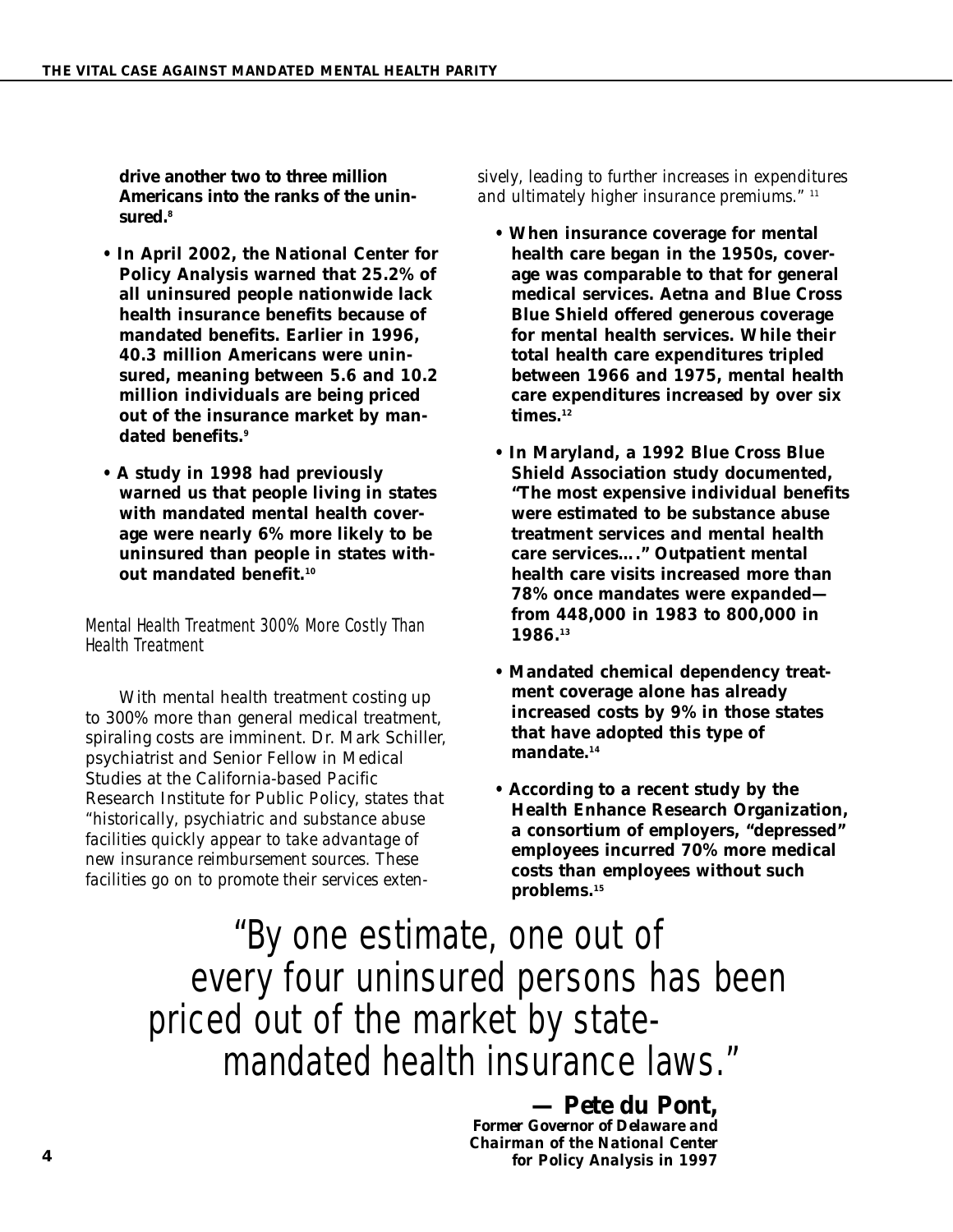# Soaring Drug Costs

A greater percentage of mental health care<br>
costs go toward psychiatric drugs that can<br>
damage the brain and physically harm patients **L** costs go toward psychiatric drugs that can damage the brain and physically harm patients. Spending on drugs generally is rising at three times or more the rate of inflation.<sup>16</sup>

- **On October 5, 2001,** *The Wall Street Journal* **reported, "Mental health is already a big expense for employers. Brand-name antidepressants have been among the most commonly prescribed medicines that companies pay for…."17**
- **Texas now spends more money on psychiatric drugs for low-income residents than on any other type of prescription drug. Those costs have more than doubled since 1996, when mental health medications were the third largest category of expenditures. In 1999 these drugs made up the largest category of expenditures among the top 200 drugs, accounting for \$148 million; \$37 million was spent on three of the newer antidepressants (Selective Seratonin Reuptake Inhibitors) and \$57 million on three antipsychotic drugs alone.18**
- **Today, antipsychotics sales have reached \$5.5 billion per year; antidepressant sales are \$12.5 billion. The U.S. accounts for 70% of the world consumption of antidepressants, 60% of antipsychotic drugs, and 90% of** *one* **stimulant prescribed to children and known as "kiddy cocaine."**
- **In 2000, where direct-to-consumer drug marketing occurs, the average total health care cost per person—a significant portion of which was prescriptions—was \$3,724, while the average figure in Europe was \$1,660, where there is a ban on prescription drug advertising.19**

**Psychiatric drugs create irreversible damage to the brain and central nervous system. The American Psychiatric Association (APA) has feathered its own nest by re-defining such damage as "mental disorders" under its** *Diagnostic & Statistical Manual of Mental Disorders (DSM)***, thereby increasing insurance reimbursements. The iatrogenic (doctor caused) conditions include:**

- **Neurolepetic-Induced Parkinsonism**
- **Neuroleptic Malignant Syndrome (so fatal that 100,000 Americans died over a 20 year period)**
- **Neuroleptic-Induced Akathisia (drug induced restlessness and psychosis, linked to violence)**
- **Neuroleptic-Induced Tardive Dyskinesia (uncontrollable twitching of the muscles and extremities)**
- **Medication-Induced Movement Disorder**



**Texas: Psychotropic Drug Costs Soared After Parity Was Passed**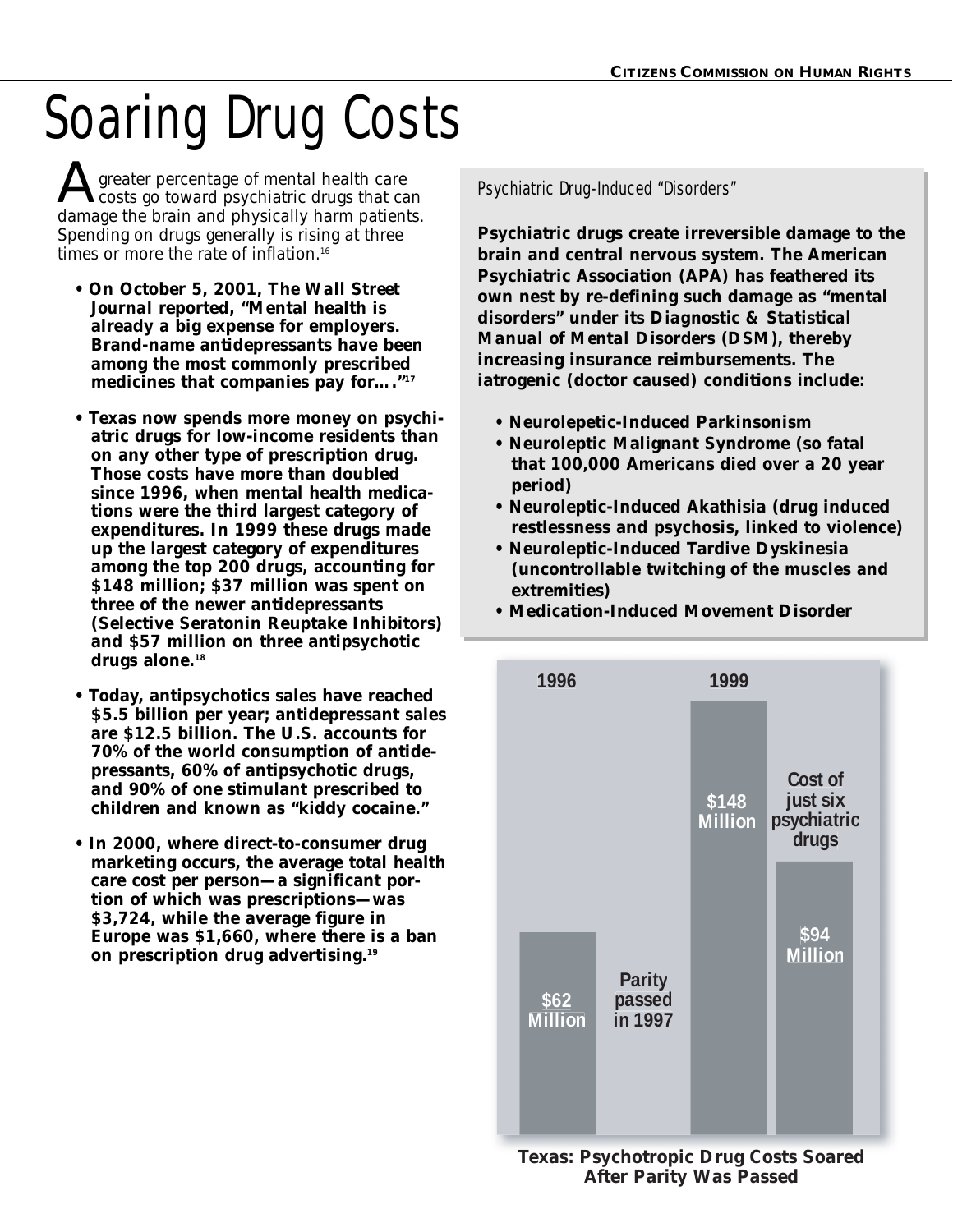### Psychiatric Fraud— A \$1.6 BILLION ANNUAL WASTE OF GOVERNMENT & INSURANCE FUNDS

- **A study of Medicaid and Medicare insurance fraud in the U.S., especially in New York, between 1977 and 1995, showed psychiatry to have the worst track record of all medical disciplines.20**
- **In May, 2001, the Office of the Inspector General reported that one-third of outpatient mental health care services provided to Medicare beneficiaries were "medically unnecessary, billed incorrectly, rendered by unqualified providers, and undocumented or poorly documented," costing Medicare \$185 million in 1998 alone.21**
- **The largest health care fraud suit in America's history involved the smallest sector of health care—mental health. After the FBI and other federal agencies raided the offices and facilities of National Medical Enterprises, the company paid out \$1.1 billion in criminal penalties and fines and to settle suits.**
- **Nearly 40% of American psychiatrists are** sued for malpractice.<sup>22</sup>

### \$35,000 FRAUDULENT "FAMILY THERAPY" ENDS IN DIVORCE

**Joe and Carol Swistok from Ohio needed marriage counseling. They had three children, Maggie, 5, who was stubborn; John, 7, wet the bed and Joey, 8, was afraid of the dark. Normal kids. However, for a Florida psychiatric facility they were referred to, the family and their Spanish exchange student were a goldmine. Horizon hospital paid \$4,692 for their round-trip air tickets, claiming that this helped the family to "remove the barrier to treatment."** 

**The family were locked up under high security and separated from each other. The eldest son, Joey, didn't understand why they were there and protested. He was diagnosed with "atypical depression." A psychologist tested the boy at zero on the depression rating scale, but added, "probably in denial." Maggie was diagnosed as having an "adjustment problem with a depressive episode." Medical records claimed that John was admitted because he ate too much and, therefore, had "atypical depression." The exchange student** *needed* **to be admitted because psychiatrists had to know more about the "troubled" family in order to make a "complete diagnosis."** 

**Despite the parents' instructions that their children not be given drugs, antidepressants were ordered for two of the children. Both boys were also given a potent steroid. Treatment for the adults was mainly group and music therapy. The family's health insurance was billed \$35,000. Subsequently, Carol and Joey filed for divorce.** 

**Their case is not an isolated incident.23**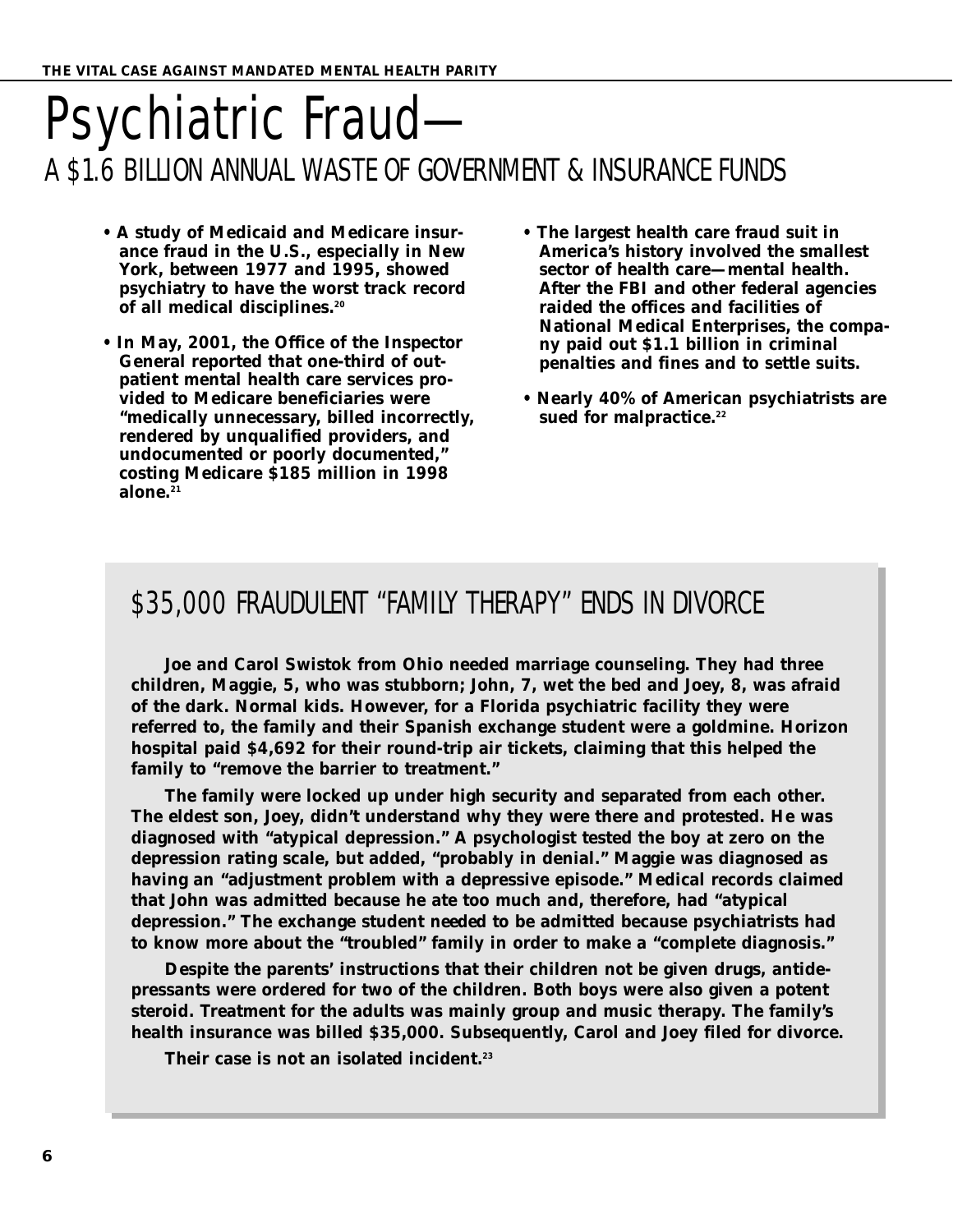### Types of Psychiatric Fraud: WHAT TAXPAYERS UNWITTINGLY PAY FOR

- **Billing insurers for therapy that was supposedly given to people who were dead.**
- **"False claims"—billing for services never rendered or delivered.**
- **Charging \$150 per day for the use of a television and watching movies as a form of therapy.**
- **Billing for playing "bingo."**
- **Billing for children aged between 3 and 5 for treatment of marijuana use.**
- **Charging for baptisms in the psychiatric hospital swimming pool, calling them "recreational therapy."**
- **Billing for psychotherapy and other treatments on days when the psychiatrist was out of town or on vacation.**
- **Billing insurance companies for having sex with patients.**
- **1990: A congressional committee report estimated that Community Mental Health Centers (CMHCs) had diverted between \$40 million and \$100 million to** *improper* **uses.**
- **CMHCs used federal funds for patient care to build tennis courts and swimming pools.**
- **Charging \$80,000 for a weight loss program, billed as treatment for anorexia which the patient didn't have.**
- **Paying "bounty hunters" \$3000 per patient routed to psychiatric facilities, with one facility billing taxpayers \$11 million for the treatment of 800 railway workers. Amtrak was billed a further \$1 million.**

"...we have uncovered some of the most elaborate, creative, deceptive, immoral and illegal schemes being used to fill empty hospital beds. . . . This is not just unreasonable. It is outrageous. And it is fraudulent."

> *—Mike Moncrief Texas State Senator investigating psychiatric fraud, 1992*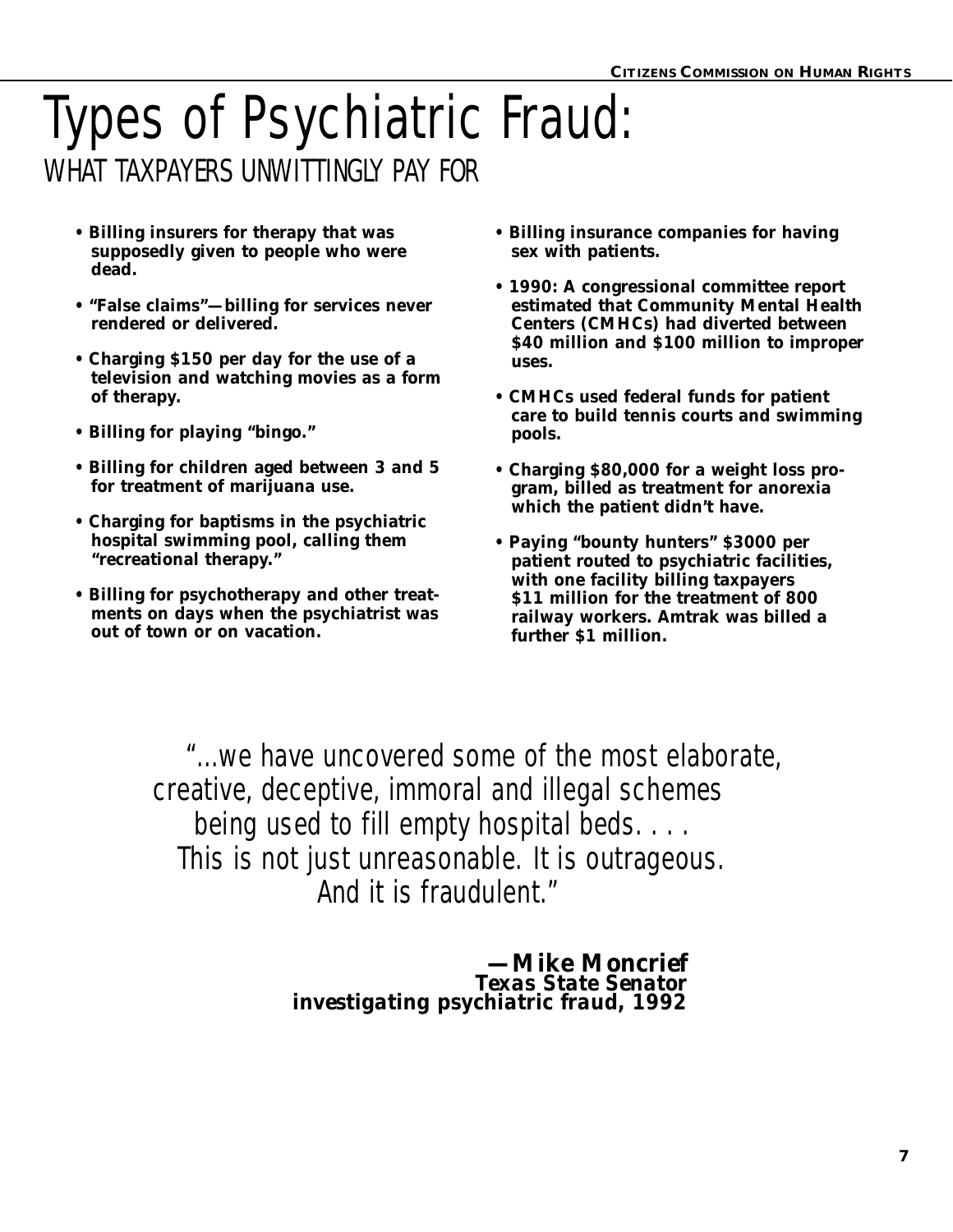# Funding a Scientific Sham: the *DSM*

osts will do nothing but dramatically escalate  $\lambda$  when providing for coverage for the vast array  $\int$  osts will do nothing but dramatically  $\epsilon$  when providing for coverage for the value of "disorders" in the American Psychiatric Association's *Diagnostic & Statistical Manual of Mental Disorders (DSM-IV)*.

- **Professors Herb Kutchins from the California State University and Stuart A. Kirk from the University of New York, in their book about** *DSM***, say the manual is an unreliable "diagnostic tool." "In practical terms, this means that many people who do not have any mental disorder (although they may have other difficulties) will be inappropriately labeled as mentally ill and those who have a mental disorder will not have it recognized. It means that reimbursement systems tied to diagnostic categories will be misused…."24**
- **Psychiatrists cannot distinguish between a mental disorder and no mental disorder; even their own billing manual admits this. While some patient advocacy groups, heavily funded by drug interests, and the mental health lobby, purport that mental illness is like a physical disease such as diabetes, cancer, or epilepsy, scientific evidence does not substantiate this.**
- **"The primary issue is whether equal benefits should be extended to every condition listed in the** *DSM* **or limited to the most serious disorders, such as schizophrenia, bipolar disorder and major depression," reported** *The Washington Post* **in April 2000.25 Insurance companies warn that opening the door to all the** *DSM* **disorders would drive the costs up steeply.26**
- **In 2001, Ken Sperling, a health-care consultant for Hewitt & Associates, an employee benefits consulting firm said: "With an appendectomy, there's no question when you're better and when you return to work. But, with anxiety, who knows?"**

#### What psychiatrists say about *DSM* :

- **In** *DSM-III* **psychiatrists admit, "There is no satisfactory definition that specifies precise boundaries for the concept 'mental disorder'....For most of the** *DSM-III* **disorders...the etiology [cause] is unknown. A variety of theories have been advanced...not always convincing—to explain how these disorders come about."**
- **Dr. Joseph Glenmullen, Clinical Instructor in Psychiatry at Harvard Medical School, states, "…the current** *DSM* **is a compendium of checklist diagnoses: cursory, superficial menus of symptoms in which a minimum number (for example, four of eight or three of twelve) is needed to make a particular diagnosis….Any attempt to help patients understand themselves and to effect real change is lost in the rush to diagnose and medicate them."27**
- *DSM-IV* **states the term "mental disorder" continues to appear in the volume "because we have not found an appropriate substitute."**
- **Allen J. Frances, Professor of Psychiatry at Duke University Medical Center and Chair of the** *DSM-IV* **Task Force, stated: "There could arguably not be a worse term than mental disorder to describe the conditions classified in** *DSM-IV***."**
- **• While the federal parity proposals do not include treatment of substance abuse or chemical dependency, there are demands for coverage for all 374 mental disorders in the** *DSM-IV***. These include substance abuse "disorders," such as "Amphetamine Use Disorder," "Cannabis-Induced Disorders," "Inhalant-Induced Disorders," "Nicotine Withdrawal Disorder," "Sedative, Hypnotic Disorders," and "Caffeine-Related Disorders."**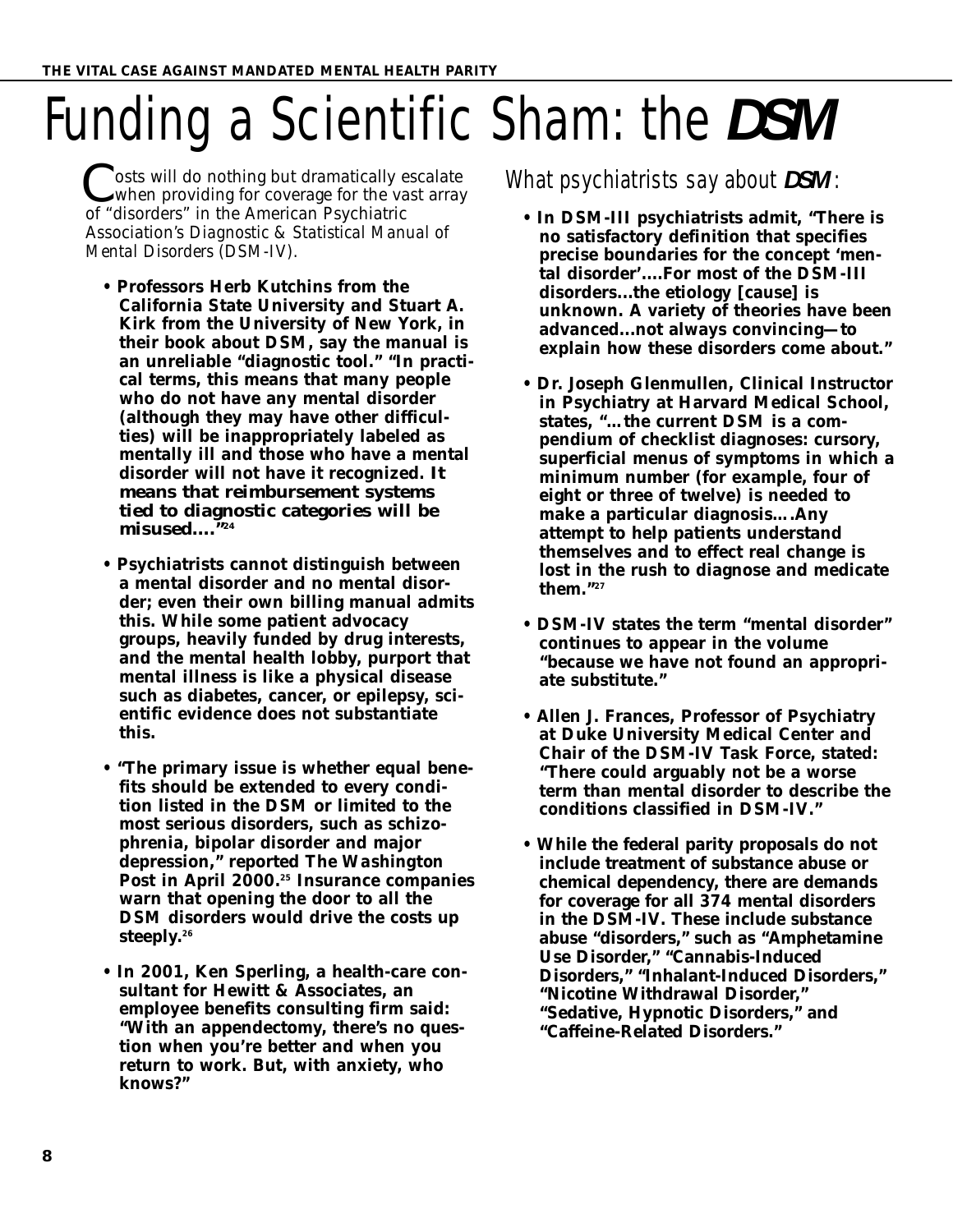#### Mental Illness is not a "Treatable Brain Disease"

Review any studies that purport there is a biological cause for mental disorder and you will find the words: "suggests," "suspect," "believe," "may," "could," "think," "probably," "perhaps," "argue" and every other conceivable verbal safetyvalve possible.

**• For a disease to exist there must be a tangible, objective physical abnormality that can be determined by a test such as, but not limited to, blood or urine test, X-Ray, brain scan or biopsy. All reputable doctors agree: No physical abnormality, no disease. In psychiatry, no test or brain scan exists to prove that a "mental disorder" is a physical disease. Disingenuous comparisons between physical and men-**

### For a disease to exist there must be a tangible, objective physical abnormality that can be determined by a test . . .

**tal illness and medicine are simply part of psychiatry's orchestrated but fraudulent public relations and marketing campaign.**

- **Steven Hyman, director of the National Institute of Mental Health admits that indiscriminate use of brain scans (for mental disorders) are "pretty but inconsequential pictures of the brain."28**
- **According to one veteran U.S. psychiatrist, "When there are differences in brain scans between two individuals they sometimes are caused by psychiatric drug-use and other times represent a normal variation.** *No reputable physician would ever claim to be able to diagnose a psychiatric problem from a brain scan.***"29**

**• An APA Task Force admitted that, "there are those who want some or all mental disorders designated as diseases in order to protect reimbursement and research funding."30** 

> "We do not yet have proof either of the cause or the physiology for any psychiatric diagnosis. In every instance where such an imbalance was thought to have been found, it was later proven false.… No claim of a gene for a psychiatric condition has stood the test of time, in spite of popular misinformation."**<sup>31</sup>**

#### *—Joseph Glenmullen Clinical Instructor in Psychiatry, Harvard Medical School*

"No single gene has been found to be responsible for any specific mental disorder."**<sup>32</sup>**

#### *—U.S. Surgeon General's Report on Mental Health*

"There's no biological imbalance. When people come to me and say, 'I have a biochemical imbalance,' I say, 'Show me your lab tests.' There are no lab tests. So what's the biochemical imbalance?"**<sup>33</sup>**

> *—Ron Leifer Psychiatrist, New York*

"Legislators and the general public should not be hoodwinked. Behaviors cannot be diseases."**<sup>34</sup>**

*—Jeffrey A. Schaler, Adjunct Professor of Psychology, Chestnut Hill College, Philadelphia*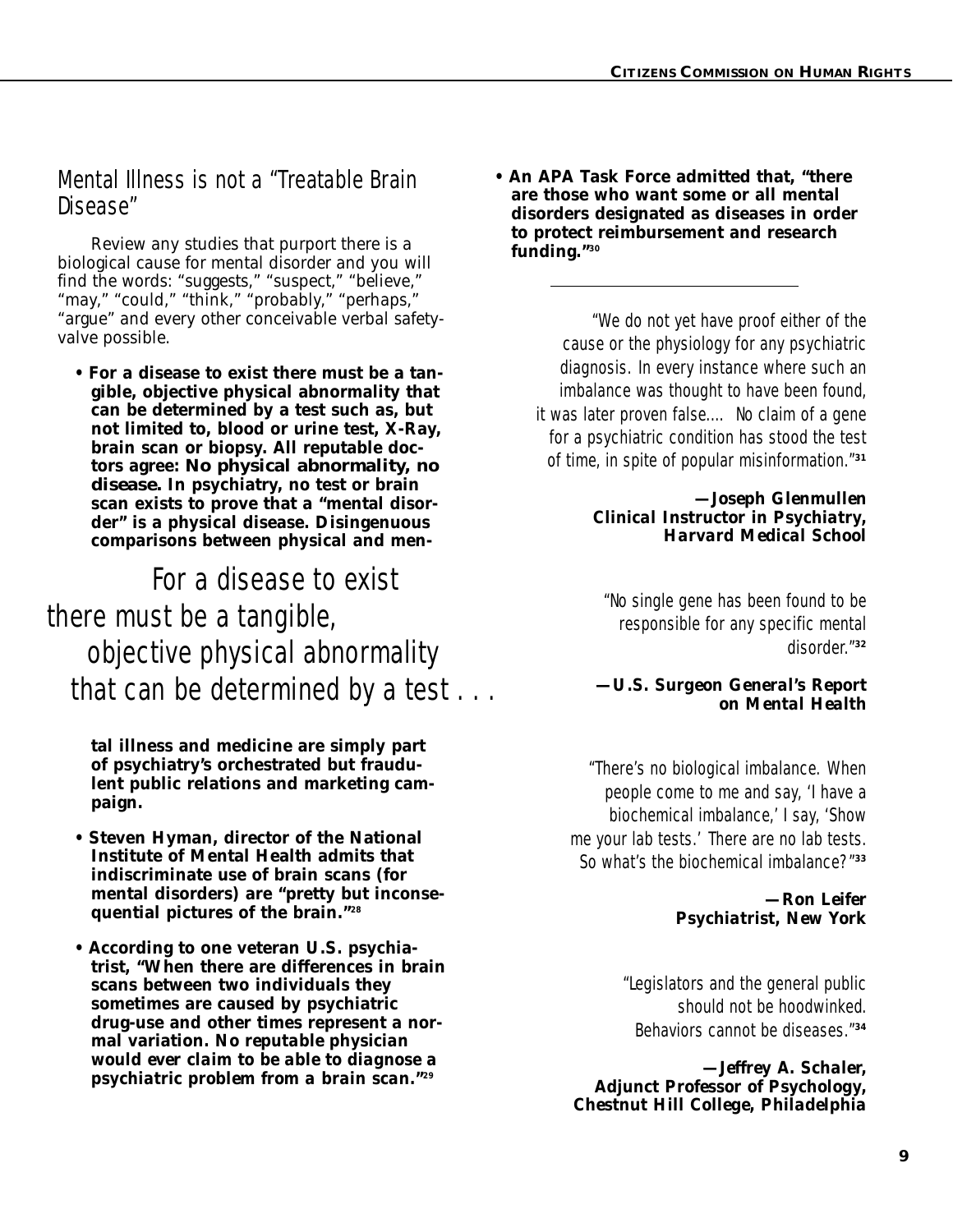# Mental "Disorders" Parity Would Force to be Covered

*he Senate bill will require coverage of a range of* conditions, including caffeine addiction, jet lag, religious problems cocupation problems  $\ddot{\text{ } }$  says *conditions, including caffeine addiction, jet lag, religious problems, occupation problems,"* says Karen Ignagni, president of the American Association of Health Plans, which represents insurers.

*"When members of Congress think about mental health, they think about schizophrenia,"* she continued. *"I don't think they are aware of the generalities and terms used in the Senate legislation which could increase cost for conditions that are not supported by the scientific research."*<sup>35</sup>

#### **So-called** *DSM* **"disorders" include:**

- **Speech Articulation Disorder**
- **Spelling Disorder**
- **Expressive Language Disorder**
- **Disorder of Written Expression**
- **Mathematics Disorder**
- **Nicotine Use or Withdrawal**
- **Phonological Disorder**
- **Caffeine Intoxication/Withdrawal**
- **Conduct Disorder**
- **Oppositional Defiant Disorder**
- **Sibling Rivalry Disorder**
- **Phase of Life Problem**
- **Pathological Fire-Setting**
- **Pathological Stealing**
- **Pedophilia**
- **Sexual Desire Disorders**
- **Sexual Abuse of a Child Problem**
- **Physical Abuse of an Adult Problem**
- **Unspecified Mental Disorder (when you can't find a billing code to fit the "nonpsychotic" behavior presented to you)**

In 1973, APA committee members voted— 5,584 to 3,810—to cease calling homosexuality a mental disorder after gay activists picketed the APA conferences.<sup>36</sup>

Attorney Lawrence Stevens, J.D., comments: "If mental illness were really an illness in the same sense that physical illnesses are illnesses, the idea of deleting homosexuality or anything else from the categories of illness by having a vote would be as absurd as a group of physicians voting to delete cancer or measles from the concept of disease."37



**Number of** *DSM* **Mental Disorders**



*DSM* **Sales for the APA (in millions)**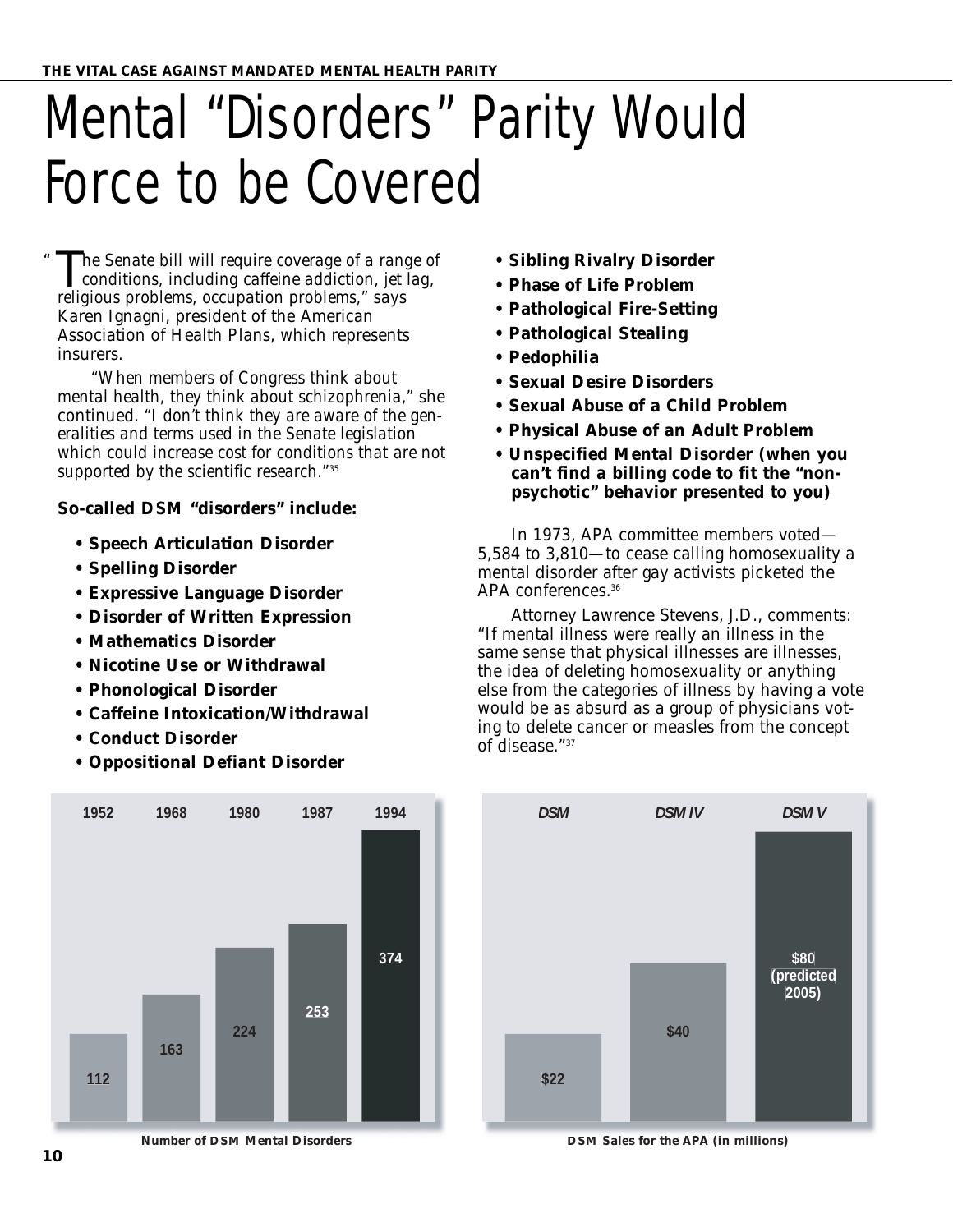# Parity for Schizophrenia?

n schizophrenia, the *DSM-II* admits, "Even if it had tried, the [APA] Committee could not **O**n schizophrenia, the DSM-II admits, "Even if it had tried, the [APA] Committee could not establish agreement about what this disorder is; it could only agree on what to call it." All is not what it seems even at this extreme end of the psychiatric spectrum.

- **In a study over eight years, the World Health Organization found that patients in three economically disadvantaged countries—India, Nigeria, and Colombia—fared dramatically better than patients in America and four other developed countries; 64% of the patients in the poorer countries were without symptoms and functioning well, compared to 18% in the United States. The difference? Only 16% of the patients were maintained on neuroleptics in the poor countries. In prosperous countries, the figure was 61%.**
- **Studies prove that that relapse rates for "schizophrenic" patients have been better**

**for non-drugged patients than drugged patients.**

- **In one year alone, more than 100,000 Americans were** *misdiagnosed* **schizophrenic.**
- **Since the introduction of neuroleptics, American psychiatrists have indiscriminately prescribed these drugs and at dosage levels 1,233% higher than those prescribed by European doctors.**
- **In one experiment, 69% of American psychiatrists shown a video of a socially inept, moody bachelor diagnosed him as schizophrenic, whereas only 2% of the British psychiatrists did.38**
- **American psychiatry thereby discriminates and stigmatizes with its treatment of schizophrenia.**

### COSTLY PSYCHIATRIC TREATMENTS HARM

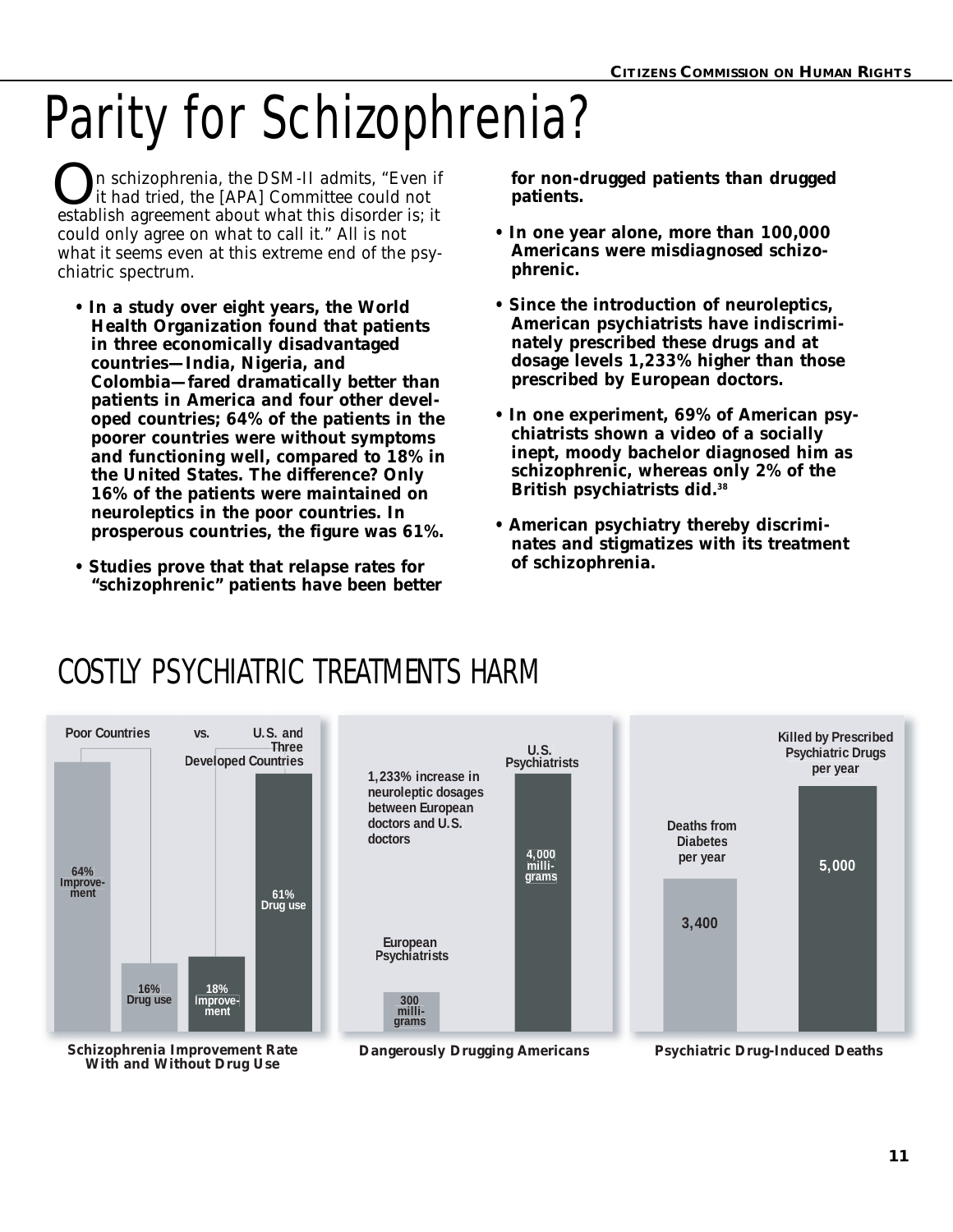# Knowingly Damaging Brains & Getting Insurance to Pay for It

he drugs prescribed for many "serious mental disorders<sup>\*</sup> such as schizophrenia cause a series of irreversible damaging effects: **T** 

- **Tardive Dyskinesia (TD): (***tardive* **meaning "late" and** *dyskinesia***, a permanent impairment of the power of voluntary movement of the lips, tongue, jaw, fingers, toes, and other body parts). It appears in 5% of patients within one year of neuroleptic treatment.**
- **Akathisia (***a,* **without;** *kathisia,* **sitting; an inability to keep still), akinesia (extreme blunting of emotions) and Parkinson's are side effects of neuroleptics that for years regularly went undiagnosed. One 1987 study found that akathisia was missed by doctors 75% of the time.**
- **Neuroleptic malignant syndrome led to thousands dying needlessly. Between 1960 and 1980 an estimated 100,000 Americans died from neuroleptic malignant syndrome, or one patient every hour.**
- **MRI studies have found that neuroleptic use is associated with shrinkage of the frontal and temporal lobes that increases 6.5% for each ten grams of neuroleptics taken.**
- **Researchers now admit that neuroleptics didn't control delusions and hallucinations very well. Two-thirds of all medicated patients had persistent psychotic symptoms a year after their first psychotic break. Thirty percent of patients didn't respond to the drugs at all.**

#### Psychiatrists Force Horrific Drug Side Effects Onto Patients:

Other adverse physical and mental effects attributed to neuroleptics include:

- **Blindness**
- **Fatal blood clots**
- **Arrhythmia**
- **Heat stroke**
- **Swollen and leaking breasts**
- **Impotence**
- **Sexual dysfunction**
- **Blood disorders**
- **Painful skin rashes**
- **Seizures**
- **Birth defects**
- **Extreme inner anxiety and restlessness**
- **Violent and criminal behavior**

#### Drug Withdrawal Symptoms

Often, people withdrawing from neuroleptics experience agonizing withdrawal symptoms, which make it much more difficult for them to return to a drug-free state. These symptoms include:

- **Nausea**
- **Diarrhea**
- **Anxiety**
- **Insomnia**
- **"Rebound" psychosis**
- **Drug-induced violent or aggressive behavior**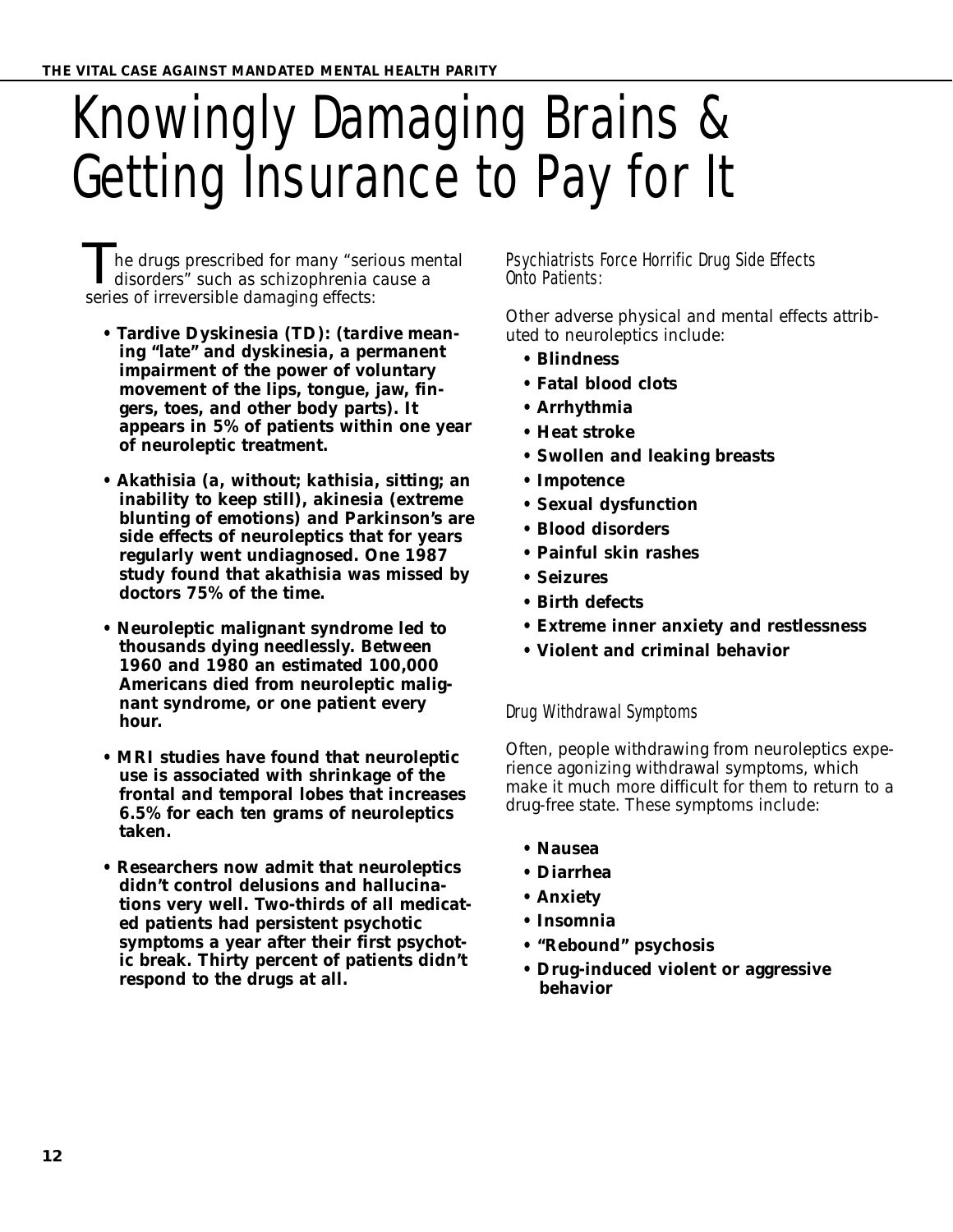# The Newer "Medications"— More Harmful Than Older Ones

**W** ith the 1980s exposure of the devastating<br>side effects of neuroleptics, sales dropped side effects of neuroleptics, sales dropped to less than \$400 million. It was "good business" to introduce a new branch of psychiatric drugs for "serious mental illness." The FDA found clinical trials for three atypical (new) antipsychotic drugs to be biased, with fabricated stories of superiority enabling the drugs to be sold at *30 times* the price of the older neuroleptics. Sales of one "atypical" topped \$500 million by 1996. This was greater than revenues for all of the other neuroleptics combined.

- **The "newer antipsychotic medications" being offered under parity offer false hope and treatment for "serious mental illness."**
- **A team of English scientists at Oxford University reviewed results from 52 studies, involving 12,649 patients on "atypicals" and concluded, "There is no clear evidence that atypical antipsychotics are more effective or are better tolerated than conventional antipsychotics."**
- **One atypical induced extrapyramidal (involuntary movement) symptoms in 42% of the patients, compared to only 29% in patients taking older neuroleptics.**

Other Facts About The Newer Antipsychotics

- **There's potentially a fatal depletion of white blood cells in up to 2% of patients**
- **One in 145 patients in clinical trials involving four of these new drugs died**
- **36 patients in clinical trials committed suicide**
- **84 experienced such serious lifethreatening effects that they required hospitalization**

Early clinical trials revealed side effects, such as:

- **Seizures**
- **Respiratory arrest**
- **Heart attack**
- **Rare sudden deaths**

"A choice, in essence, was presented to psychiatry. Would it hold to the original vision of reform, which called for the provision of care that would promote recovery? If so, it would clearly need to rethink the merits of neuroleptics. The drugs were apparently making people chronically ill, and that was quite apart from whatever other drawbacks they might have. Or would it cast aside questions of recovery and instead defend the drugs?

"There can be no doubt today about which choice American psychiatry made. Evidence of the harm caused by the drugs was simply allowed to pile up and up, then pushed away in the corner where it wouldn't be seen."

#### *—Robert Whitaker*

*Science Writer* **Mad In America,** *2002* **<sup>13</sup>**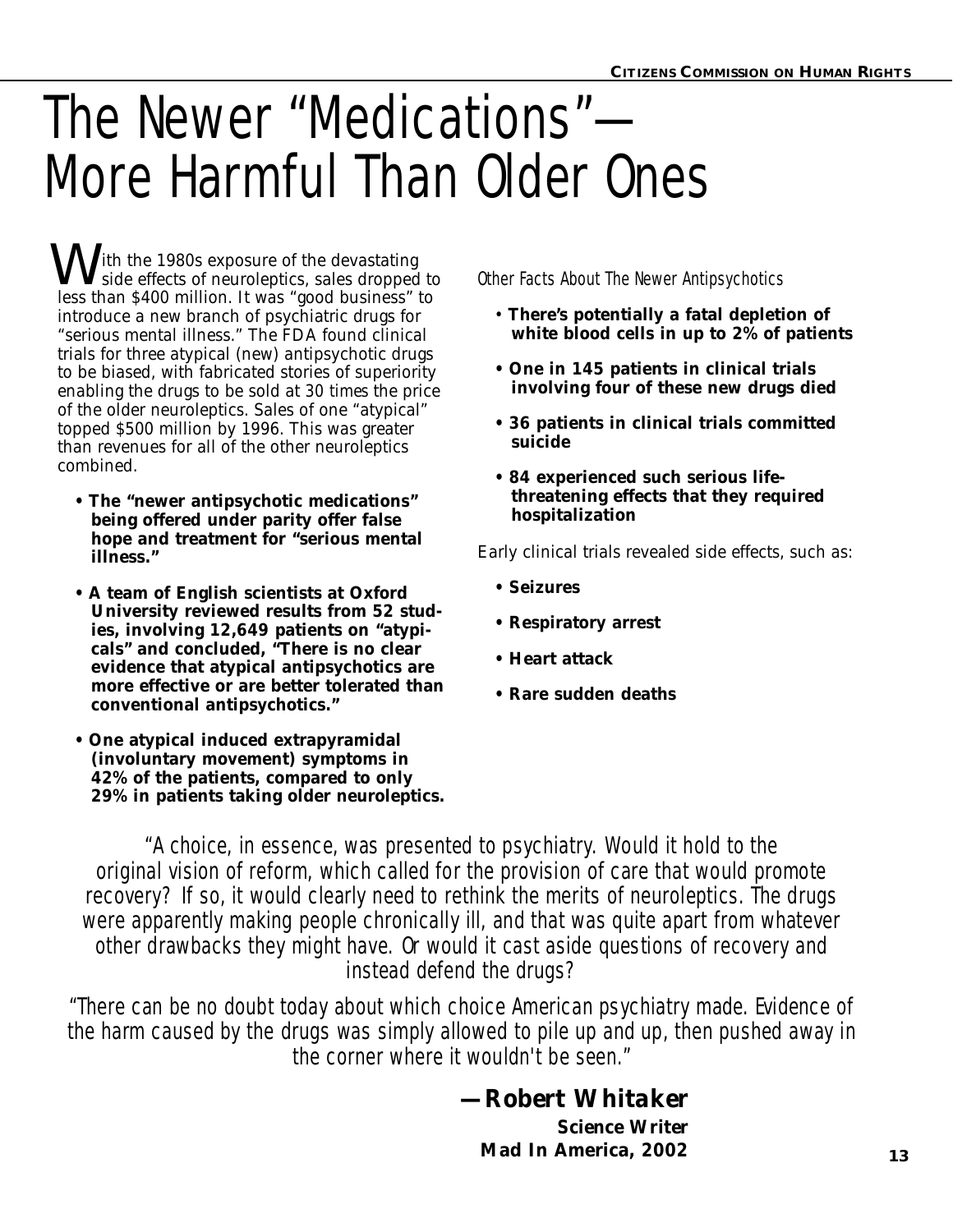## The Questionable Statistics on Prevalence of Mental Illness

Claiming that 48% of Americans "will suffer from a mental illness in their lifetime" is a lie. In fact, many of the complaints found in surveys determining prevalence of mental illness have been normal, temporary reactions to the ordinary stresses of living, and do not necessarily require treatment.<sup>39</sup>

- **Hutchins and Kirk put it this way: "It means that when NIMH [National Institute of Mental Health] announces how many Americans suffer from mental disorder, the numbers may be grossly inaccurate."40**
- **In 1999, the Surgeon General misled people by erroneously claiming that 28% of the nation's adult and 21% of children ages 9 to 17 have a mental or addictive disorder at some time during a one-year period. The studies upon which these statistics were based were fraught with arbitraries. A 2001 Minnesota Office of the Legislative Auditor report said the figures are most likely to be 5-6% and 11% respectively, representing an error of 13.3 million and 13.9 million.**
- **The studies above, conducted between 1980 and 1985, were based on interviews with 18,571 residents and 2,290 inmates of psychiatric facilities. If the interviewee had informed a doctor about their symptoms and had taken medication for them more than once, and the symptoms interfered with their life or activities a lot, the symptom was treated as "clinically significant," although the researchers admit there is no definition for this.41**

#### A "Global Burden of Disease": Arbitrary and Discriminatory

Lacking any truly scientific system of measuring mental phenomena, psychiatric sources artfully report that five out of the ten leading causes of disability worldwide are mental problems. Major depression is similarly ranked fifth in the ten leading causes of the global disease burden.

- **However, in July 2001, Carl Hampus Lyttkens from the Department of Economics, Lund University, Sweden and Lund University Centre for Health Economics, says that the measuring method used is "ethically dubious" and "does not provide us with what it purports to do (a measure of population health)…"42**
- **In 2000, doctors from the Yale School of Public Health and Statistics Division of the United Nations stated, "To begin, although the DALY [Disability Adjusted Life Years: the arbitrary measurement used to determine degree of disability] provides extensive discussion of disability, disability is itself, never defined…." They also state that "There is no alternative weighing mechanism in the DALY that would allow us to measure positive contributions to society made by individuals with disabilities. According to the DALY scheme, Franklin D. Roosevelt's years as President of the United States were years of 'life lost' to disability…."43**

Statistics reported in the United States regarding numbers of mentally ill individuals are likely to be 50% less than what is claimed.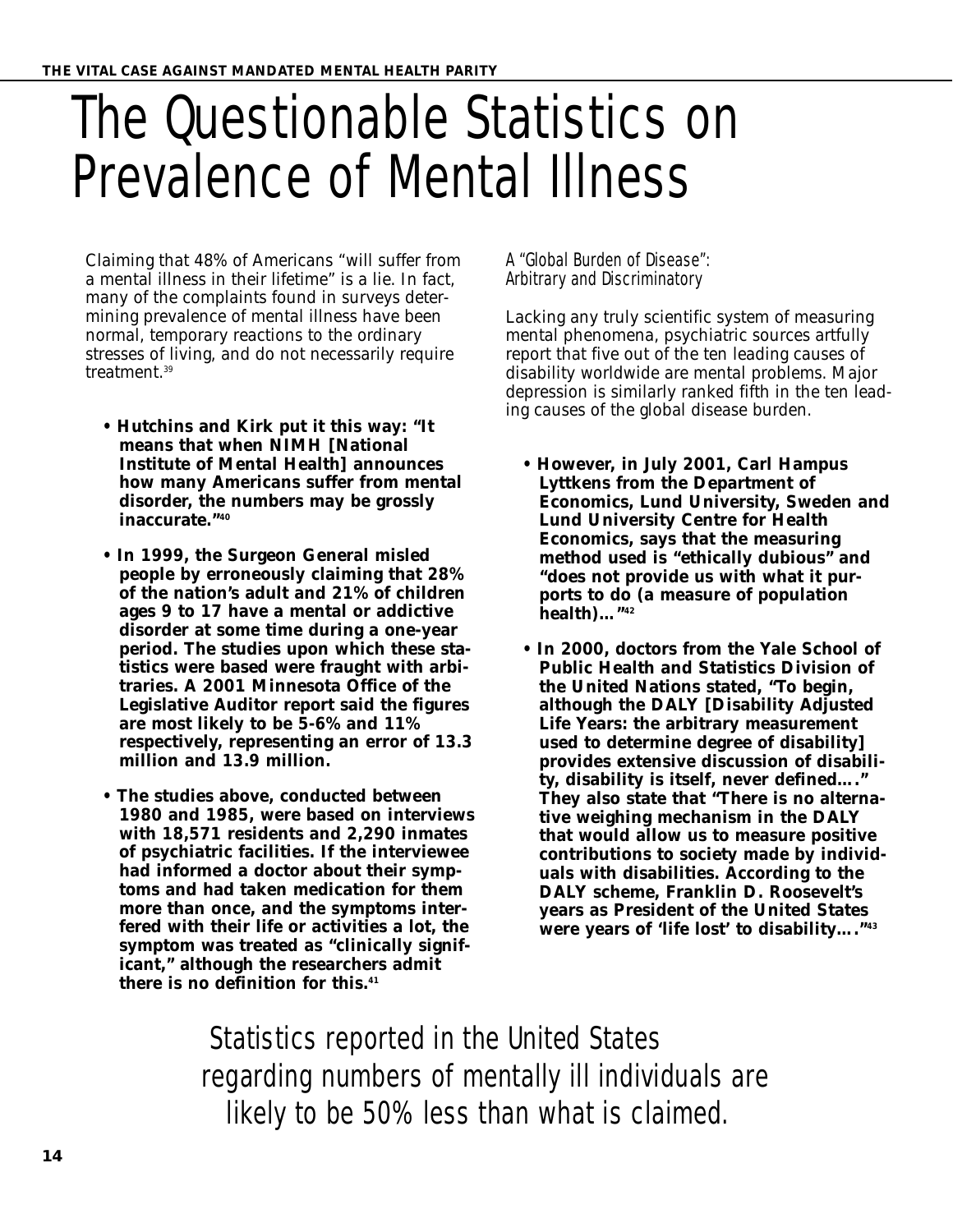### Patient Deaths: Killing Not Curing YOU CAN EXPECT MORE WITH PARITY

**B**eing denied basic human rights is not the only<br>loss that a patient risks once he or she is<br>involved with prushistry's correive mental health  $\bigcup$  loss that a patient risks once he or she is involved with psychiatry's coercive mental health system. The patient's life itself may also be at risk.

- **Between 1950 and 1990, the total number of inpatient deaths exceeded the number of Americans killed in 10 wars, including World Wars I and II, and the Vietnam and Korean Wars.**
- **Today, there are up to 150 restraint deaths per year in psychiatric institutions, including many children.**
- **Between 1995 and 2002, 960 people died in New York group homes for the mentally ill—that's two people dying every week in one state alone.**

#### The Dying Words of Children

When psychiatrists talk about safe and effective care for children, they neglect to inform governments about the number of children who have been killed in psychiatric hands—without any treating psychiatrist being held accountable.

Between February and April 1998, three children, aged 11, 15 and 16, died in psychiatric facilities all apparently from asphyxiation after hospital staff had rough-handled them.

*"I was 15 years old. I was your typical rebellious kid and for that my Mom decided to send me here. . . You could hear people in the ward screaming and gasping for breath. It was awful. . . I've seen a 250-pound guy sit on a 14-year-old kid. . . Not everyone there was bad, but some were cruel."*

—Nate Rabbe, 1998

The 16-year-old screamed that he was choking, that he couldn't breathe, but was ignored.

*"The fact that people heard my son say he was choking and couldn't breathe and they did nothing...I'm appalled...The nightmare just gets worse. This is basic humanity. I cannot fathom that no one did a thing." And "No one told me they heard Tristan scream...That means the last minutes of my son's life were a struggle."*

> —Jean and Richard Sovern Speaking about the death of their son, Tristan, 1998

The parents of the 15-year-old girl were told they could not speak to their daughter for seven days when they admitted her to an Arizona psychiatric facility. They never spoke to her again. Within two weeks she was brought home in a coffin.

The mother of an 11–year–old is asking, "How could people be so cruel to harm an 11–year–old. . . ? You've got to love kids, not kill them." Sadly, this is an all too common scenario.<sup>44</sup>

### "How could people be so cruel to harm an 11–year–old. . . ? You've got to love kids, not kill them."

**—Mother of an 11-year-old killed by psychiatric restraint procedures**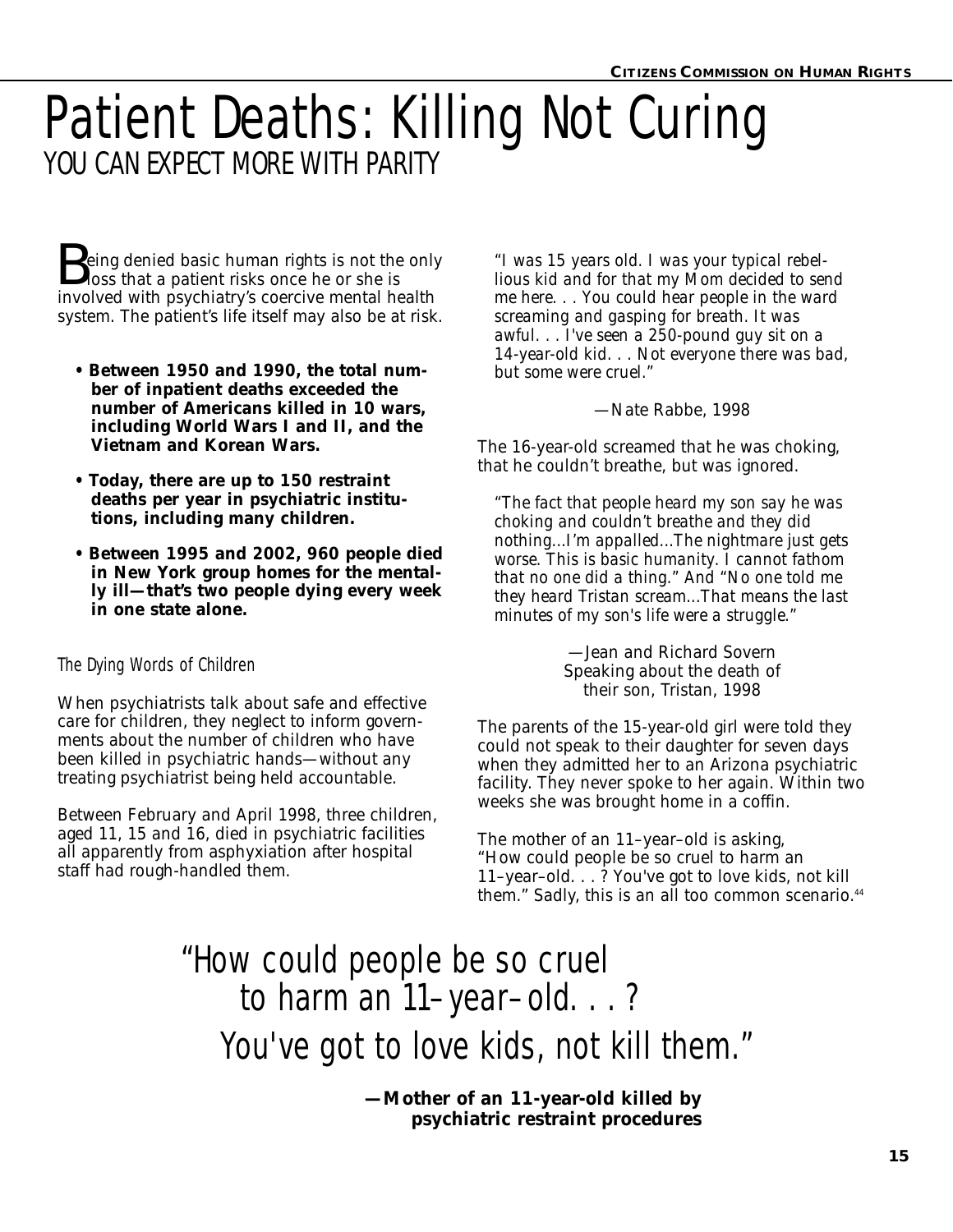## **Summary**

**Thomas Szasz, Professor Emeritus of Psychiatry,**<br>wrote in *The Washington Times* last December,<br>"Advocating 'parity for mental illness' is a hoax *Th* wrote in *The Washington Times* last December, "Advocating 'parity for mental illness' is a hoax. The supporters of 'mental health parity' do not want parity for mental patients: They do not seek equal 'legal treatment' by legislators and courts for mental patients and medical patients. What they want is parity for psychiatrists: They seek equal 'monetary treatment' by health insurance companies for psychiatrists and other physicians."

The National Center for Policy Analysis (NCPA), a Dallas-based think-tank, said that the Mental Health Equitable Treatment Act was "more bad news for businesses." Senior Fellow Greg Scandlen said: "It's another straw on the camel's back."45

In short, mandated mental health parity is an effort by the mental health industry to have governments force insurers, employers, consumers and taxpayers for a service they will not buy of their own free will. It drives up the cost of insurance and has skyrocketed the number of uninsured. Faced with rising defense costs and government bailouts for failing companies hit by the tragic events of September 11, mental health parity is at least a very bad fiscal move.

However, that individuals, employers and the free market in general have rejected psychiatric services has proven to be not only sound financial judgment, it is sound mental health as well.

No mental health parity law should rely on the psychiatric invention called the *DSM*. Terms such as "treatable brain disease" are myths, calculated to sell the idea of mental "disorders" and the need for psychiatric intervention.

Affordable, equitable and ethical mandated mental health parity should consider:

- **An "opt-out" clause where individuals could decline mental health coverage offered by their employer/insurance carrier in the same way that they can decline dental and vision coverage and, thereby, pay less premiums. Psychiatric intervention should be user-driven and not providerdriven.**
- **That only those mental disorders that could be proven through physical tests to be a disease (physical abnormality) should receive "parity" insurance coverage.**
- **That just as no one can be forcibly incarcerated in a medical facility for refusing chemotherapy for cancer, insulin for diabetes or cough medicine for a cold, all involuntary commitment for mental "disorders" should be abolished.**
- **That all mental health laws need to be amended and funding priorities changed so that holistic medicine is also made accessible and covered by insurance for those suffering from mental illness.**

If schizophrenia or other "serious mental disorders" were truly "brain diseases" a person would not be involuntarily committed or require treatment from a psychiatrist; they would be treated by neurologists and would already be covered by health insurance.

## Recommendations

- 1. Congress *should not* mandate Mental Health Parity.
- 2. Psychiatry and psychology should be held accountable for the funds already given them. They should also irrefutably and scientifically prove the physical existence of mental disorders that require psychiatric treatment covered by insurance in the same way that physical diseases are.
- 3. Health insurance coverage for mental health problems should only be provided on the proviso that full, searching physical examinations are first undertaken to determine that no underlying and, thereby, untreated physical condition is causing the person's mental health condition. Such examinations would be covered under existing health coverage.
- 4. Mental health insurance coverage should not be based on the *Diagnostic and Statistical Manual of Mental Disorders (DSM)* as it is not based on science or medical fact, but psychiatric opinion only.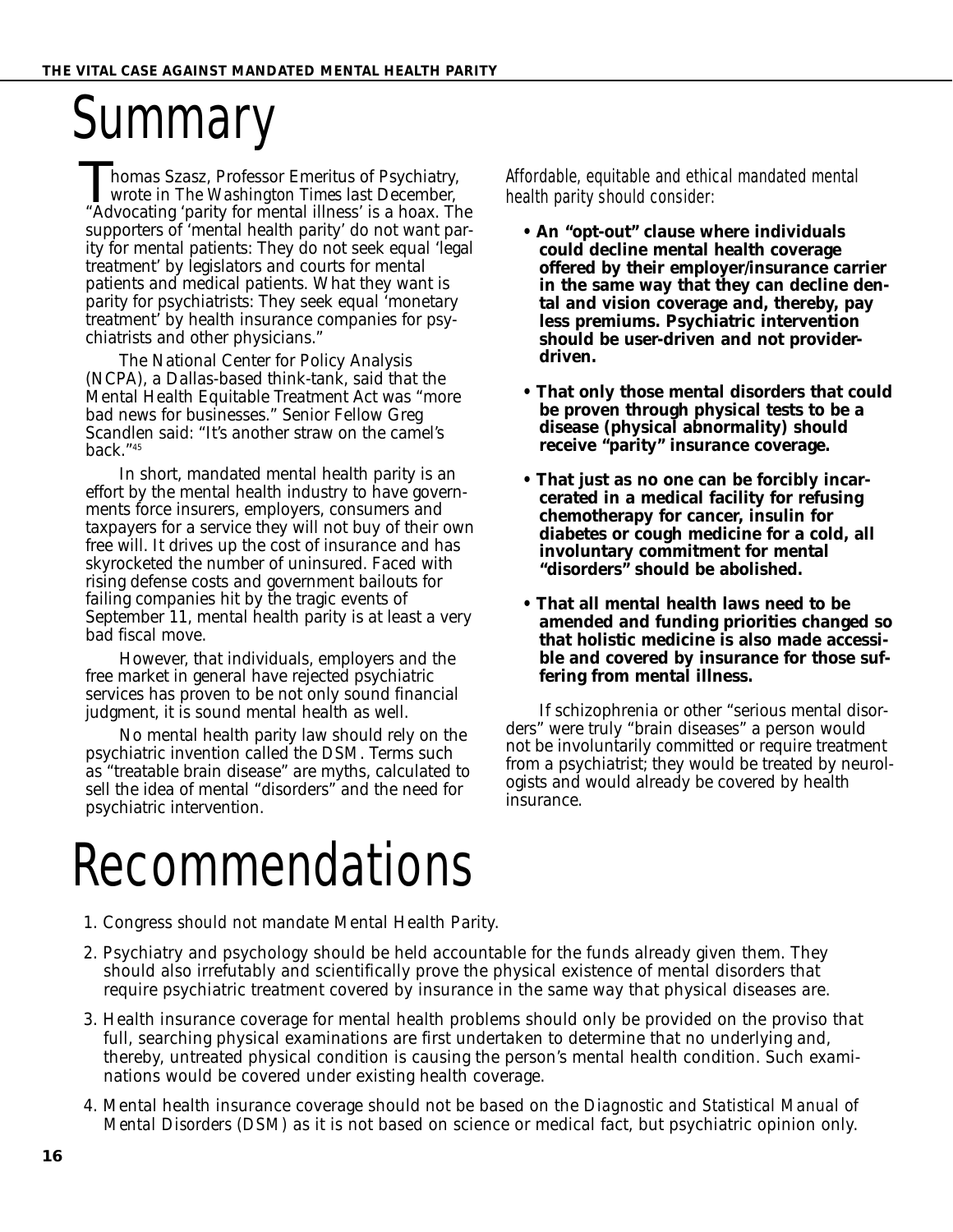# The Citizens Commission on Human Rights International

The **Citizens Commission on Human Rights® (CCHR®)** was co-founded in 1969 by the Church of Scientology and Professor Emeritus of Psychiatry, Thomas Szasz, to investigate and expose psychiatric violations of human rights, and to clean up the field of mental healing.

Today, it has more than 130 chapters in 31 countries. Its board of advisors, called Commissioners, includes doctors, lawyers, educators, artists, businessmen, and civil and human rights representatives.

CCHR has inspired and orchestrated many hundreds of reforms by testifying before legislative hearings and conducting public hearings into psychiatric abuse, as well as by working with media, law enforcement and public officials the world over.

"As long as we have a system that lends itself to greed, that lends itself to being more concerned about the bottom line of a financial statement of a provider than it does to the quality of care delivered in that situation, we have a potential for being taken advantage of."

#### *—Mike Moncrief Texas State Senator*

For further information:

**CCHR International**

**6616 Sunset Blvd. • Los Angeles, California 90028, USA (323) 467-4242 • (800) 869-2247**

**http://www.cchr.org; http://www.fightforkids.com; http://www.psychassault.org**

**http://www.psychassault.org/parity\_analysis\_cover.htm**

**email: humanrights@cchr.org**